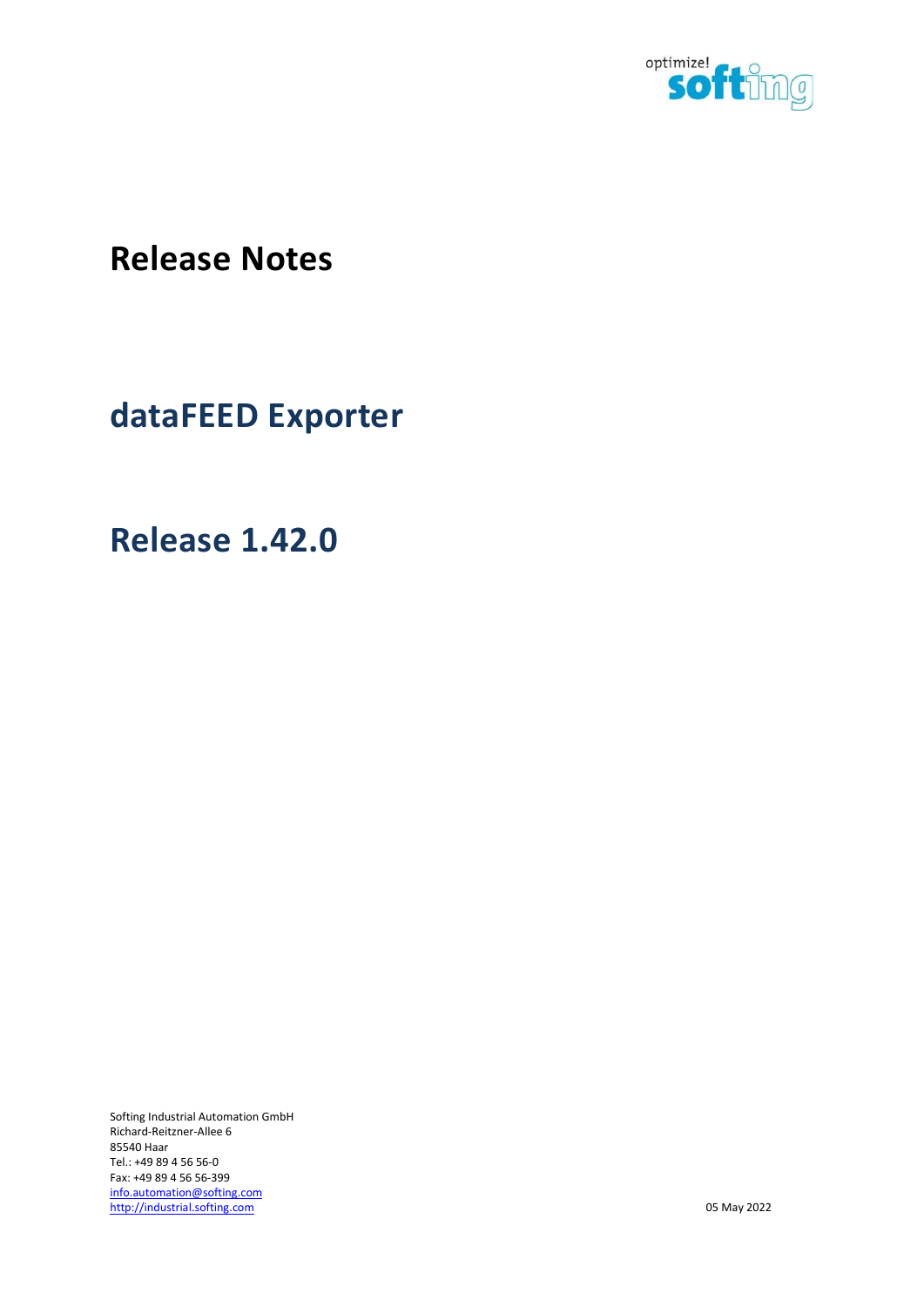

| <b>Product/Component</b> | File name                    | <b>Version</b> | Date     |
|--------------------------|------------------------------|----------------|----------|
| dataFEED Exporter        | dataFEEDExporter v1.42.0.exe | 1.42.0.24549   | 21.04.22 |

## 2 New or enhanced feature

- TIA 17 Support
- Support of Windows 11, Windows Server 2019, Windows Server 2022
- $\Box$  Added edgeConnector products path

### 3 Bug Fixes

- $\Box$  ID 169: [Command Line Exporter] Not possible to extract commands from some datatypes
- $\square$  ID 170: Exporter crashes during the load process of Step7 projects
- **ID 180, ID 183:** Access permissions are not exported correctly
- ID 184: System Blocks Folder tags are not correctly exported

- $\Box$  ID 46: Uninstall do not remove link in start menu
- $\Box$  ID 113: System sometimes needs restart after installation of DF Exporter
- $\Box$  ID 135: The DF Exporter in run mode remain open after the upgrade/remove actions was done
- $\Box$  ID 137: Setup version is not shown in setup name or when the application is installed
- $\Box$  ID 142: No upgrade dialog appears, that the setup will perform an upgrade of the Exporter data
- $\Box$  ID 143: Application can be opened many times without warning that the app is already running
- $\Box$  ID 155: Counter and Timer data types not selectable in the drop-down menu
- $\Box$  ID 162: Read/Write Attributes are not displayed correctly
- $\square$  ID 164: datatype "String" is missing in drop-down menu
- $\Box$  ID 169: [Command Line Exporter] Not possible to extract commands from some datatypes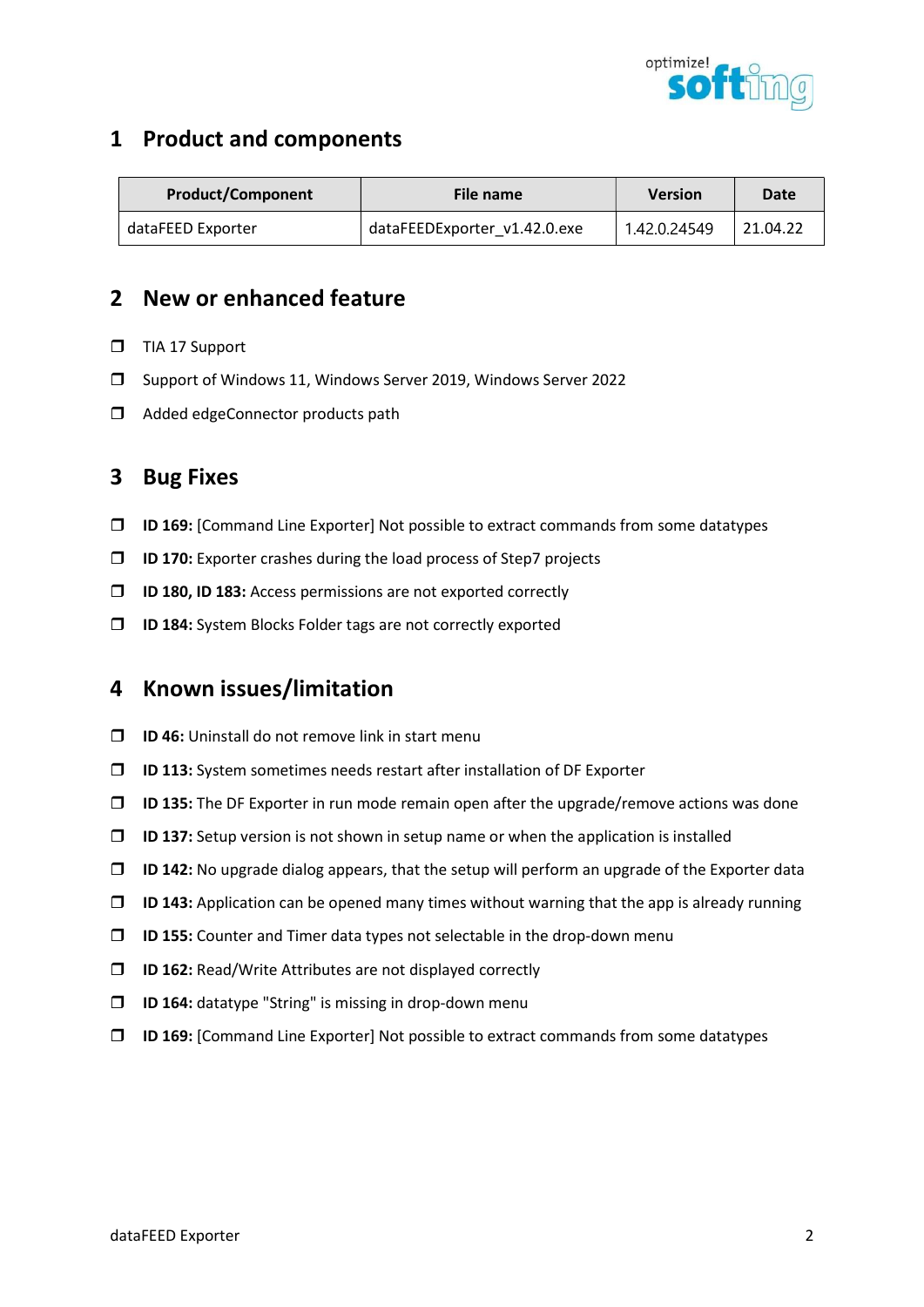

| <b>Product/Component</b> | File name                    | <b>Version</b> | Date     |
|--------------------------|------------------------------|----------------|----------|
| dataFEED Exporter        | dataFEEDExporter v1.30.0.exe | 1.30.0.23932   | 29.03.21 |

## 2 New or enhanced feature

 $\Box$  TIA 16 Support

#### 3 Bug Fixes

- $\square$  ID 159: Exporter crashes after adding additional variables
- $\square$  ID 160: Setup file was not signed with Softing certificate
- $\square$  ID 161: Exporter cannot export Sinumerik project with TIA15.1

- $\Box$  ID 46: Uninstall do not remove link in start menu
- $\Box$  ID 113: System sometimes needs restart after installation of DF Exporter
- $\Box$  ID 135: The DF Exporter in run mode remain open after the upgrade/remove actions was done
- $\Box$  ID 137: Setup version is not shown in setup name or when the application is installed
- $\Box$  ID 142: No upgrade dialog appears, that the setup will perform an upgrade of the Exporter data
- $\Box$  ID 143: Application can be opened many times without warning that the app is already running
- $\Box$  ID 155: Counter and Timer data types not selectable in the drop-down menu
- $\square$  ID 162: Read/Write Attributes are not displayed correctly
- □ **ID 164:** datatype "String" is missing in drop-down menu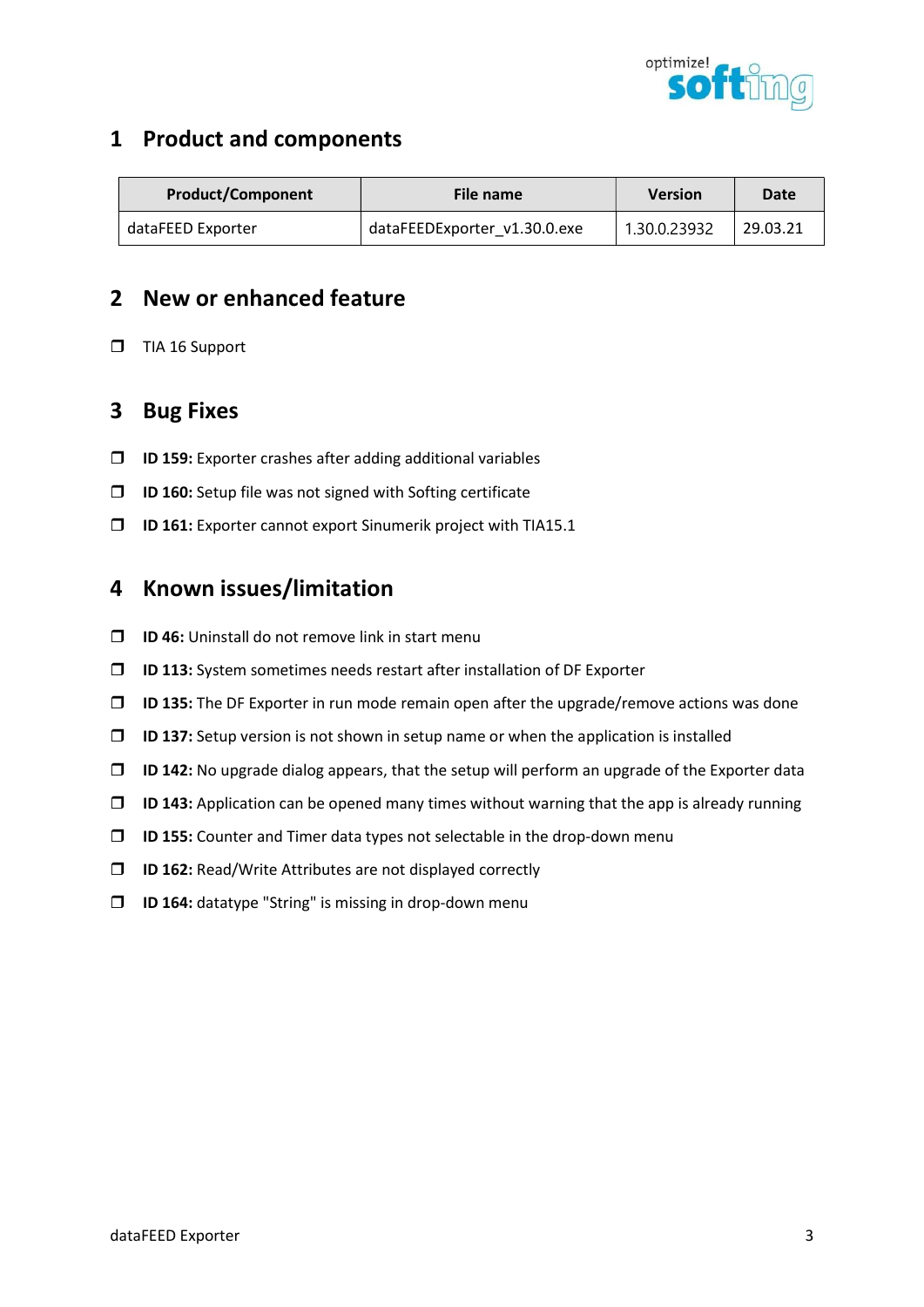

| <b>Product/Component</b> | File name                    | <b>Version</b> | Date     |
|--------------------------|------------------------------|----------------|----------|
| dataFEED Exporter        | dataFEEDExporter v1.22.0.exe | 1.22.0.0       | 10.01.19 |
| dataFEED Exporter        | dataFEEDExporter v1.22.1.exe | 1.22.1.0       | 22.08.19 |
| dataFEED Exporter        | dataFEEDExporter v1.22.2.exe | 1.22.2.0       | 12.12.19 |

# 2 New or enhanced features

- $\Box$  TIA 15.1 Support
- □ Adjustable window size/fullscreen mode
- D Displaying of comments

#### 3 Bug Fixes

- $\Box$  ID 134: Edit tag from Struct to any other data type is possible without errors (patch1)
- $\square$  ID 136: Wrong import (false items like WT data/struct array)
- $\Box$  ID 138: import of text files results in folder only objects (patch1)
- $\Box$  ID 139: Only visible in HMI engineering is not working correctly
- $\Box$  ID 140: Arrays with constants contains wrong offsets
- $\square$  ID 144: STEP7 project datatype DINT is exported as INT from symbol table (patch1)
- $\Box$  ID 145: Import from instance DB with address 32000 incorrect -> broken sdfi file (patch1)
- $\Box$  ID 146: The optimized data block flag was wrong exported with the value TRUE, even in TIA Project is FALSE (patch1)
- $\Box$  ID 151: Update Help Documentation for "PLC Alias file syntax" (patch1)
- $\Box$  ID 157: Crash in exporter when you add an item under DB\_KANAL1 (patch2)

- $\Box$  ID 46: Uninstall don't remove link in start menu
- $\Box$  ID 113: System sometimes needs restart after installation of DF Exporter
- $\Box$  ID 135: The DF Exporter in run mode remain open after the upgrade/remove actions was done
- $\Box$  ID 137: Setup version isn't shown in setup name or when the application is installed
- $\Box$  ID 142: No upgrade dialog appears, that the setup will perform an upgrade of the Exporter data
- $\Box$  ID 143: Application can be opened many times without warning that the app is already running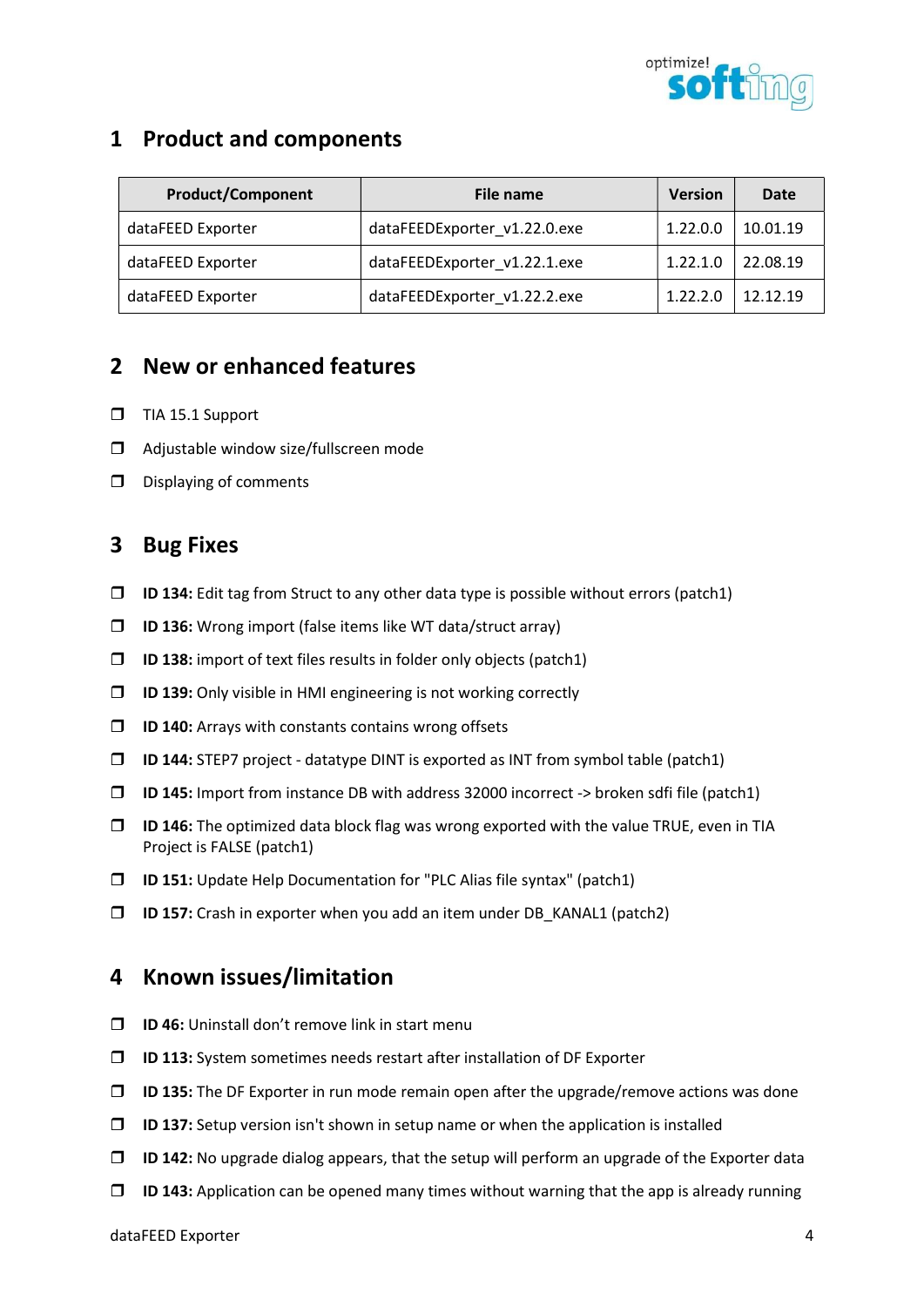

| <b>Product/Component</b> | File name                    | <b>Version</b> | Date     |
|--------------------------|------------------------------|----------------|----------|
| dataFEED Exporter        | dataFEEDExporter v1.21.0.exe | 1.21.00        | 24.10.18 |

# 2 Bug Fixes

- ID 100: When "Only visible in HMI engineering" is checked, the Node "STEP 7 classic symbols" is checked too even if the HMI Visible attribute in TIA is false
- $\Box$  ID 118: Some help topics aren't correct linked to application wizard pages
- $\Box$  ID 128: dataFEED Exporter cannot export the data tags with name "Temp"
- $\Box$  ID 129: Wrong encoding/decoding of special characters
- **ID 130:** TIA Portal V15 is not detected on 64-bit German machine
- $\Box$  ID 131: After checking and unchecking the "Only visible in HMI engineering" checkbox the check status of the ProgramBlockFolder was changed to partial selection
- ID 132: Upgrade DF Exporter: Both DF Exporter versions are shown in Control Panel

- $\Box$  ID 46: Uninstall don't remove link in start menu
- $\Box$  ID 113: System sometimes needs restart after installation of DF Exporter
- $\Box$  ID 134: Filtering data: Edit tag from Struct to any other data type is possible without errors
- $\Box$  ID 135: The DF Exporter in run mode remain open after the upgrade/remove actions was done
- $\Box$  ID 137: Setup version isn't shown in setup name or when the application is installed
- $\Box$  ID 142: No upgrade dialog appears, that the setup will perform an upgrade of the Exporter data
- $\Box$  ID 143: Application can be opened many times without warning that the app is already running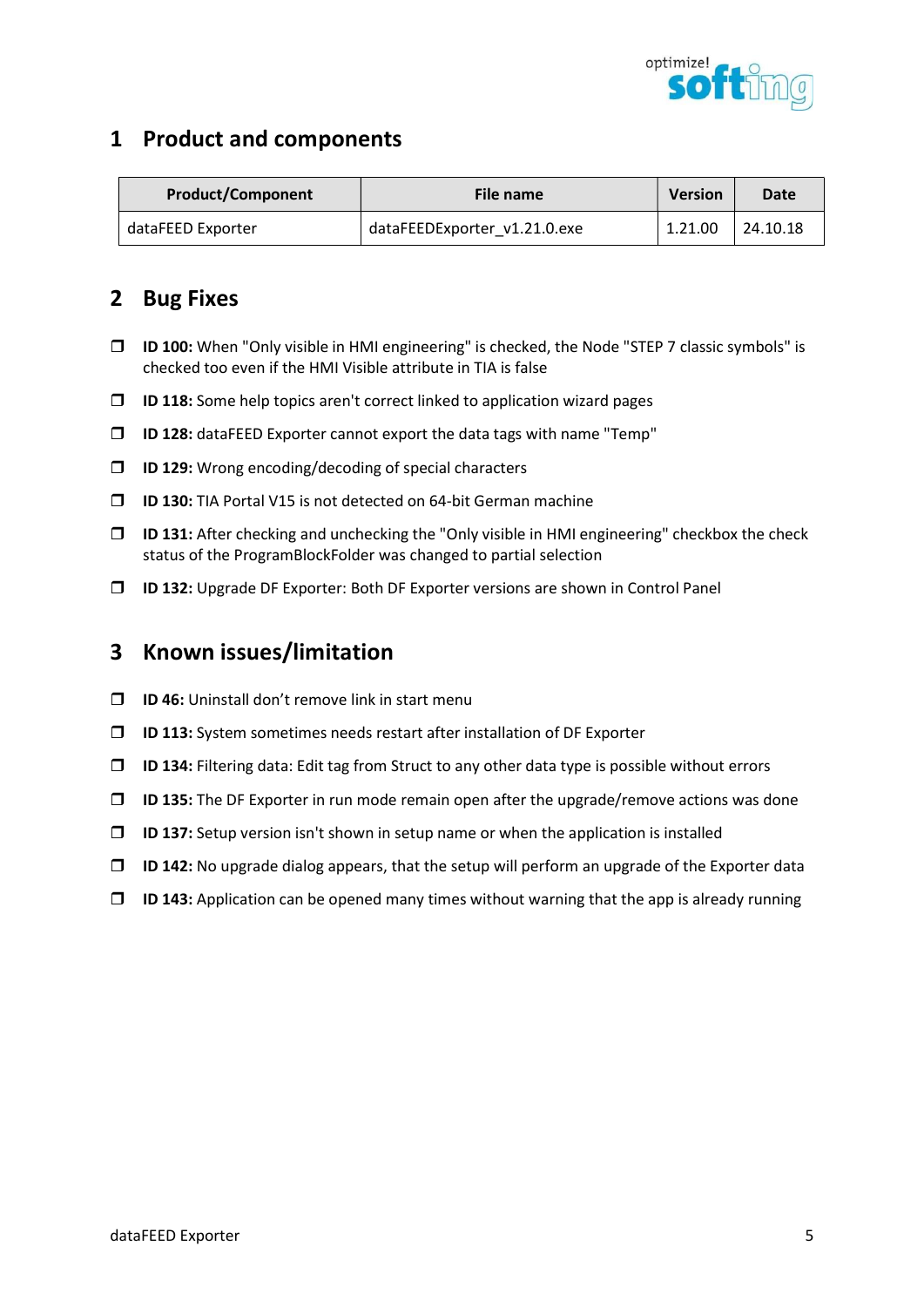

| <b>Product/Component</b> | File name                     | <b>Version</b> | Date     |
|--------------------------|-------------------------------|----------------|----------|
| dataFEED Exporter        | dataFEEDExporter v1.20.00.exe | 1.20.00        | 04.06.18 |
| dataFEED Exporter        | dataFEEDExporter v1.20.1.exe  | 1.20.10        | 10.08.18 |

## 2 New or enhanced features

- $\Box$  TIA 14 SP1 + TIA V15 Support
- Edit existing .sdfi files & Add/Remove symbols from existing .sdfi files
- $\Box$  Generate new .sdfi file from scratch
- One Setup for two applications 32bit (TIA13) / 64bit (TIA14/15)
- $\Box$  Improved import speed of huge projects
- $\Box$  HMI visible only symbols can be ignored
- $\Box$  Improved user interface like tooltips etc.

### 3 Bug Fixes

- $\Box$  ID 65: Exporter does not work if TIA13 and TIA14 is installed on the same system
- $\square$  ID 72: Exporter v1.10 crashes on Win7 x64 as standard user
- $\Box$  ID 77: PLC Alias Syntax expect defined nodes
- $\Box$  ID 78: Exporter needs long time for huge projects
- $\Box$  ID 85: Exporter ignores HMI visible only symbols
- $\Box$  ID 90: Exporter doesn't create desktop shortcut
- $\Box$  ID 94: Warning: "No TIA Portal installed on this machine" appear with \*ap13 project
- $\Box$  ID 95: DF Exporter crash by pressing cancel button
- ID 96: Cannot export projects made via TIA V14 and V15 even both TIA Portals are installed on the same machine and both TIA have support for x64 platform
- $\square$  ID 103: dataFEED Exporter folder is not removed after uninstalling
- $\Box$  ID 119: German chars (ÄÖÜ) are not imported in DF OPC Suite (patch1)
- $\Box$  ID 120: Treelist filter tooltips aren't updated if the language is changed (patch1)
- $\Box$  ID 121: Unclear start page for new customers (patch1)
- $\Box$  ID 122: Exporter crash while importing customer sdfi file (patch1)
- $\Box$  ID 123: Review <access to optimized blocks> tooltip (correct the logical value) (patch1)